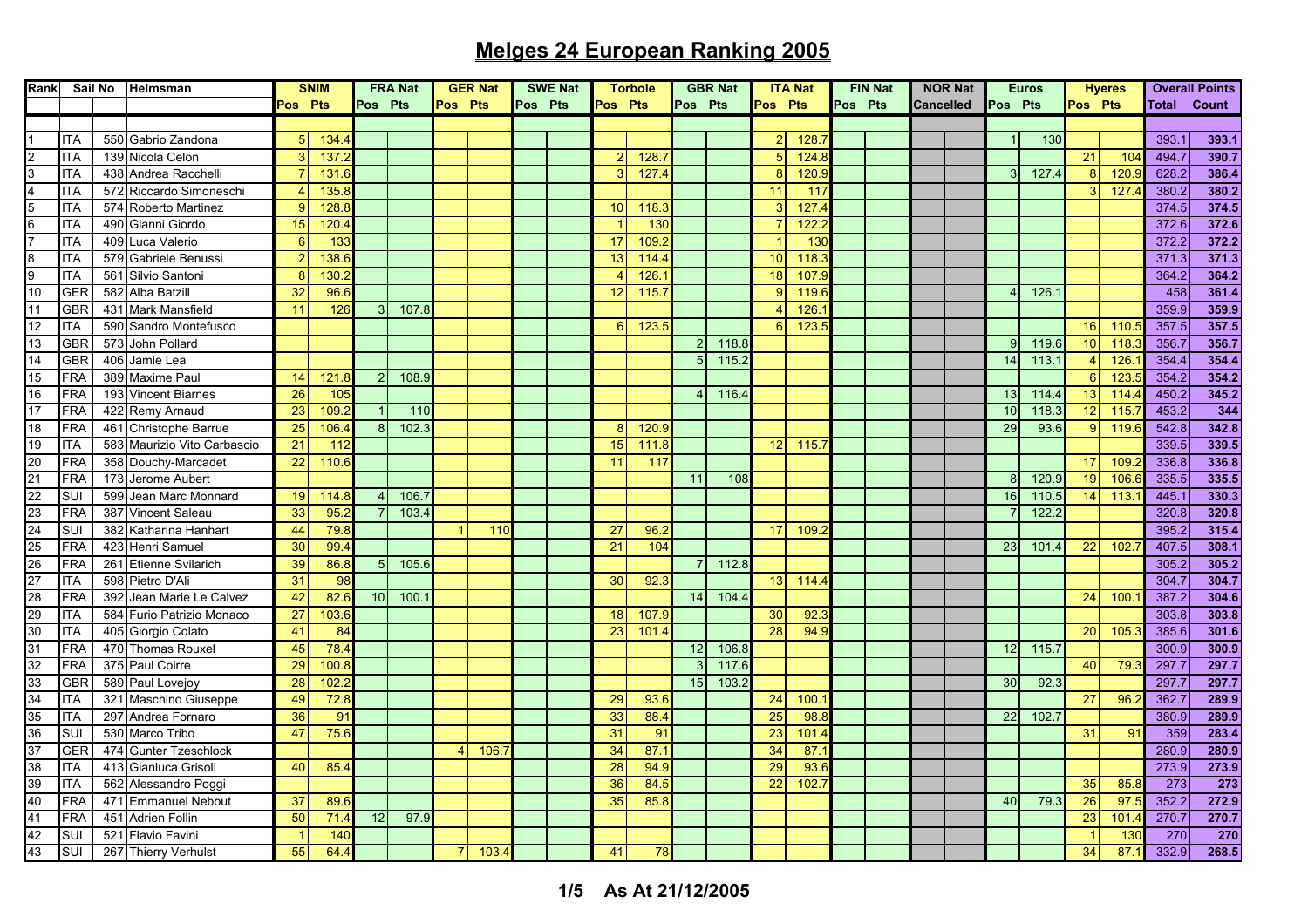| Rank                                            | Sail No    |     | Helmsman                  | <b>SNIM</b>     |       | <b>FRA Nat</b> |      | <b>GER Nat</b> |       | <b>SWE Nat</b> |       | <b>Torbole</b> |       | <b>GBR Nat</b>   |       | <b>ITA Nat</b>  |       | <b>FIN Nat</b> |      | <b>NOR Nat</b> | <b>Euros</b>    |       | <b>Hyeres</b> |       | <b>Overall Points</b> |                  |
|-------------------------------------------------|------------|-----|---------------------------|-----------------|-------|----------------|------|----------------|-------|----------------|-------|----------------|-------|------------------|-------|-----------------|-------|----------------|------|----------------|-----------------|-------|---------------|-------|-----------------------|------------------|
| 44                                              | <b>FRA</b> | 383 | Jean Marc Sparfel         | 46 <sup> </sup> | 77    | 11             | 99   |                |       |                |       |                |       |                  |       |                 |       |                |      |                | 33              | 88.4  |               |       | 264.4                 | 264.4            |
|                                                 | <b>FRA</b> |     | 370 Gregory Burte         | 38              | 88.2  | 16             | 93.5 |                |       |                |       | 47             | 70.2  |                  |       |                 |       |                |      |                |                 |       | 41            | 78    | 329.9                 | 259.7            |
|                                                 | <b>GER</b> |     | 507 Manfred Hanie         |                 |       |                |      | 6              | 104   |                |       | 38             | 81.9  |                  |       |                 |       |                |      |                |                 |       | 47            | 70.2  | 256.6                 | 256.6            |
|                                                 | <b>GBR</b> |     | 431 Stuart Rix            |                 |       |                |      |                |       |                |       |                |       |                  | 120   |                 |       |                |      |                | $\mathcal{P}$   | 128   |               |       | 248.7                 | 248.7            |
| 45 46 47 48 49 50 51 52 53 54 55 56 57 58 59 60 | <b>FRA</b> |     | 472 Bruno Jourdren        | 13              | 123.  |                |      |                |       |                |       |                |       |                  |       |                 |       |                |      |                |                 |       | 5             | 124.  | 248                   | 248              |
|                                                 | <b>FRA</b> |     | 571 Francois Brenac       |                 |       |                |      |                |       |                |       |                |       |                  |       |                 |       |                |      |                | 5               | 124.8 |               | 122.  | 247                   | $\overline{247}$ |
|                                                 | <b>GER</b> |     | 586 Frithjot Ohin         | 63              | 53.2  |                |      | 13             | 96.8  |                |       |                |       |                  |       | 43              | 754   |                |      |                |                 |       | 50            | 66.   | 291.7                 | 238.5            |
|                                                 | MON        |     | 601 Antoine Frickey       |                 |       |                |      |                |       |                |       |                |       |                  |       |                 |       |                |      |                | 17              | 109.2 | $\mathcal{P}$ | 128.  | 237.9                 | 237.9            |
|                                                 | <b>ITA</b> | 481 | Roberto Benamati          |                 |       |                |      |                |       |                |       | 5              | 124.8 |                  |       | 14              | 113.7 |                |      |                |                 |       |               |       | 237.9                 | 237.9            |
|                                                 | <b>MON</b> |     | 601 Benjamin Cohen        | 17              | 117.6 |                |      |                |       |                |       | 9              | 119.6 |                  |       |                 |       |                |      |                |                 |       |               |       | 237.2                 | 237.2            |
|                                                 | SUI        |     | 578 Reudi Huber           | 56              | 63    |                |      |                |       |                |       | 46             | 71.5  |                  |       | 36              | 84.5  |                |      |                | 39              | 80.6  | 46            | 71.   | 371.1                 | 236.6            |
|                                                 | <b>FRA</b> |     | 272 Arnaud Jeu            |                 |       | 17             | 92.4 |                |       |                |       |                |       |                  |       |                 |       |                |      |                | 49              | 67.6  | 44            | 74.   | 234.1                 | 234.1            |
|                                                 | <b>ITA</b> |     | 609 Luca Stefanini        |                 |       |                |      |                |       |                |       |                | 122.  |                  |       |                 |       |                |      |                |                 |       | 15            | 111.  | 234                   | 234              |
|                                                 | <b>FRA</b> | 261 | <b>Antoine Albaret</b>    |                 |       |                |      |                |       |                |       |                |       |                  |       |                 |       |                |      |                | 6               | 123.  | 18            | 107.9 | 231.4                 | 231.4            |
|                                                 | <b>GBR</b> |     | 535 Mike Henning          |                 |       |                |      |                |       |                |       |                |       | $6 \overline{6}$ | 114   |                 |       |                |      |                | 18              | 107.9 |               |       | 221.9                 | 221.9            |
|                                                 | <b>ITA</b> |     | 484 Dario Badalamenti     | 54              | 65.8  |                |      |                |       |                |       | 49             | 67.6  |                  |       | 33              | 88.4  |                |      |                |                 |       |               |       | 221.8                 | 221.8            |
|                                                 | <b>ITA</b> | 567 | Andrea Magni              |                 |       |                |      |                |       |                |       | 19             | 106.6 |                  |       | 15              | 111.8 |                |      |                |                 |       |               |       | 218.4                 | 218.4            |
|                                                 | <b>ITA</b> |     | 475 Jean Francois Cutugno |                 |       |                |      |                |       |                |       | 16             | 110.  |                  |       | 20              | 105.  |                |      |                |                 |       |               |       | 215.8                 | 215.8            |
|                                                 | <b>ITA</b> |     | 543 Marco Pezzini         |                 |       |                |      |                |       |                |       | 22             | 102.  |                  |       | 16              | 110.  |                |      |                |                 |       |               |       | 213.2                 | 213.2            |
|                                                 | <b>GBR</b> |     | 546 Nigel Grogan          |                 |       |                |      |                |       |                |       |                |       | 8 <sup>1</sup>   | 111.6 |                 |       |                |      |                | 24              | 100.  |               |       | 211.7                 | 211.7            |
|                                                 | <b>FIN</b> | 434 | Tomi Hakola               |                 |       |                |      |                |       |                | 106.  |                |       |                  |       |                 |       | 6              | 104. |                |                 |       |               |       | 211.2                 | 211.2            |
|                                                 | GER        | 504 | <b>Andy Vincon</b>        |                 |       |                |      |                | 107.8 |                |       | 24             | 100.  |                  |       |                 |       |                |      |                |                 |       |               |       | 207.9                 | 207.9            |
|                                                 | <b>GBR</b> |     | 368 Allen Brown           |                 |       |                |      |                |       |                |       |                |       | 9 <sup>1</sup>   | 110.4 |                 |       |                |      |                | 27              | 96.   |               |       | 206.6                 | 206.6            |
| 61 62 63 64 65 66 67 68 69 70 71 72             | <b>GBR</b> | 334 | <b>Tim Collins</b>        | 35              | 92.4  |                |      |                |       |                |       |                |       |                  |       |                 |       |                |      |                | 15              | 111.8 |               |       | 204.2                 | 204.2            |
|                                                 | ITA        | 122 | Giacomo Maranzana         |                 |       |                |      |                |       |                |       | 26             | 97.5  |                  |       | 19              | 106.6 |                |      |                |                 |       |               |       | 204.1                 | 204.1            |
|                                                 | GER        |     | 465 Christophe Nielsen    | 34              | 93.8  |                |      |                | 108.9 |                |       |                |       |                  |       |                 |       |                |      |                |                 |       |               |       | 202.7                 | 202.7            |
|                                                 | <b>GBR</b> | 527 | Simon Dobson              |                 |       |                |      |                |       |                |       |                |       | 17               | 100.8 |                 |       |                |      |                | 25              | 98.8  |               |       | 199.6                 | 199.6            |
|                                                 | <b>ITA</b> |     | 577 Giorgio Gorla         |                 |       |                |      |                |       |                |       | 14             | 113.  |                  |       | 35              | 85.8  |                |      |                |                 |       |               |       | 198.9                 | 198.9            |
|                                                 | <b>GBR</b> | 611 | Joe Woods                 |                 |       |                |      |                |       |                |       |                |       | 10 <sup>1</sup>  | 109.2 |                 |       |                |      |                | 34              | 87.   |               |       | 196.3                 | 196.3            |
| 73                                              | <b>AUT</b> | 531 | <b>Michael Schineis</b>   |                 |       |                |      |                |       |                |       |                |       |                  |       | $\overline{27}$ | 96.2  |                |      |                | $\overline{26}$ | 97.5  |               |       | 193.7                 | 193.7            |
|                                                 | SUI        |     | 382 Michael Good          |                 |       |                |      |                |       |                |       |                |       |                  |       |                 |       |                |      |                | 31              | 91    | 25            | 98.   | 189.8                 | 189.8            |
|                                                 | <b>NOR</b> |     | 279 Nils Nordenstrom      |                 |       |                |      |                |       | 5              | 105.6 |                |       |                  |       |                 |       |                |      |                | 37              | 83.2  |               |       | 188.8                 | 188.8            |
|                                                 | FRA        | 384 | Jerome Beronnet           |                 |       | 14             | 95.7 |                |       |                |       |                |       |                  |       |                 |       |                |      |                |                 |       | 30            | 92.3  | 188                   | 188              |
|                                                 | <b>GER</b> |     | 263 Carston Ottlieb       |                 |       |                |      | 8              | 102.  |                |       |                |       |                  |       | 37              | 83.   |                |      |                |                 |       |               |       | 185.5                 | 185.5            |
|                                                 | <b>GBR</b> |     | 536 Dave Myatt            |                 |       |                |      |                |       |                |       |                |       | 22               | 94.8  | 32              | 89.   |                |      |                |                 |       |               |       | 184.5                 | 184.5            |
|                                                 | <b>GBR</b> |     | 477 Adrien Peach          |                 |       |                |      |                |       |                |       |                |       | $\overline{20}$  | 97.2  |                 |       |                |      |                | 35              | 85.8  |               |       | 183                   | 183              |
|                                                 | <b>ITA</b> |     | 528 Federica Salva'       |                 |       |                |      |                |       |                |       | 20             | 105.  |                  |       | 42              | 76.7  |                |      |                |                 |       |               |       | 182                   | 182              |
|                                                 | AUT        | 251 | Josef Hackl               |                 |       |                |      | 10             | 100   |                |       | 39             | 80.6  |                  |       |                 |       |                |      |                |                 |       |               |       | 180.7                 | 180.7            |
|                                                 | <b>GBR</b> |     | 403 Dean Argent           |                 |       |                |      |                |       |                |       |                |       | 19               | 98.4  |                 |       |                |      |                | 38              | 81.9  |               |       | 180.3                 | 180.3            |
|                                                 | <b>GBR</b> |     | 340 Simon Henning         |                 |       |                |      |                |       |                |       |                |       | 16               | 102   |                 |       |                |      |                | 43              | 75.4  |               |       | 177.4                 | 177.4            |
|                                                 | <b>FRA</b> |     | 473 Olivier Gellez        |                 |       |                |      |                |       |                |       |                |       |                  |       |                 |       |                |      |                | 36              | 84.5  | 32            | 89.   | 174.2                 | 174.2            |
|                                                 | <b>GBR</b> |     | 452 Martin Wedge          |                 |       |                |      |                |       |                |       |                |       | 21               | 96    |                 |       |                |      |                | 41              | 78    |               |       | 174                   | 174              |
|                                                 | ITA        |     | 563 Massimo Magnani       | 48              | 74.2  |                |      |                |       |                |       |                |       |                  |       | 26              | 97.5  |                |      |                |                 |       |               |       | 171.7                 | 171.7            |
| 74 75 76 77 78 79 80 81 82 83 84 85 86 87       | <b>FRA</b> | 323 | <b>Thibaut Garnotel</b>   | 43              | 81.2  |                |      |                |       |                |       | 37             | 83.   |                  |       |                 |       |                |      |                |                 |       | 11            |       | 164.4                 | 164.4            |
| 88                                              | NED        |     | Carlo Vroon               |                 |       |                |      |                |       |                |       |                | 79.3  |                  |       |                 |       |                |      |                |                 |       | 37            |       | 162.5                 | 162.5            |
|                                                 |            | 117 |                           |                 |       |                |      |                |       |                |       | 40             |       |                  |       |                 |       |                |      |                |                 |       |               | 83.   |                       |                  |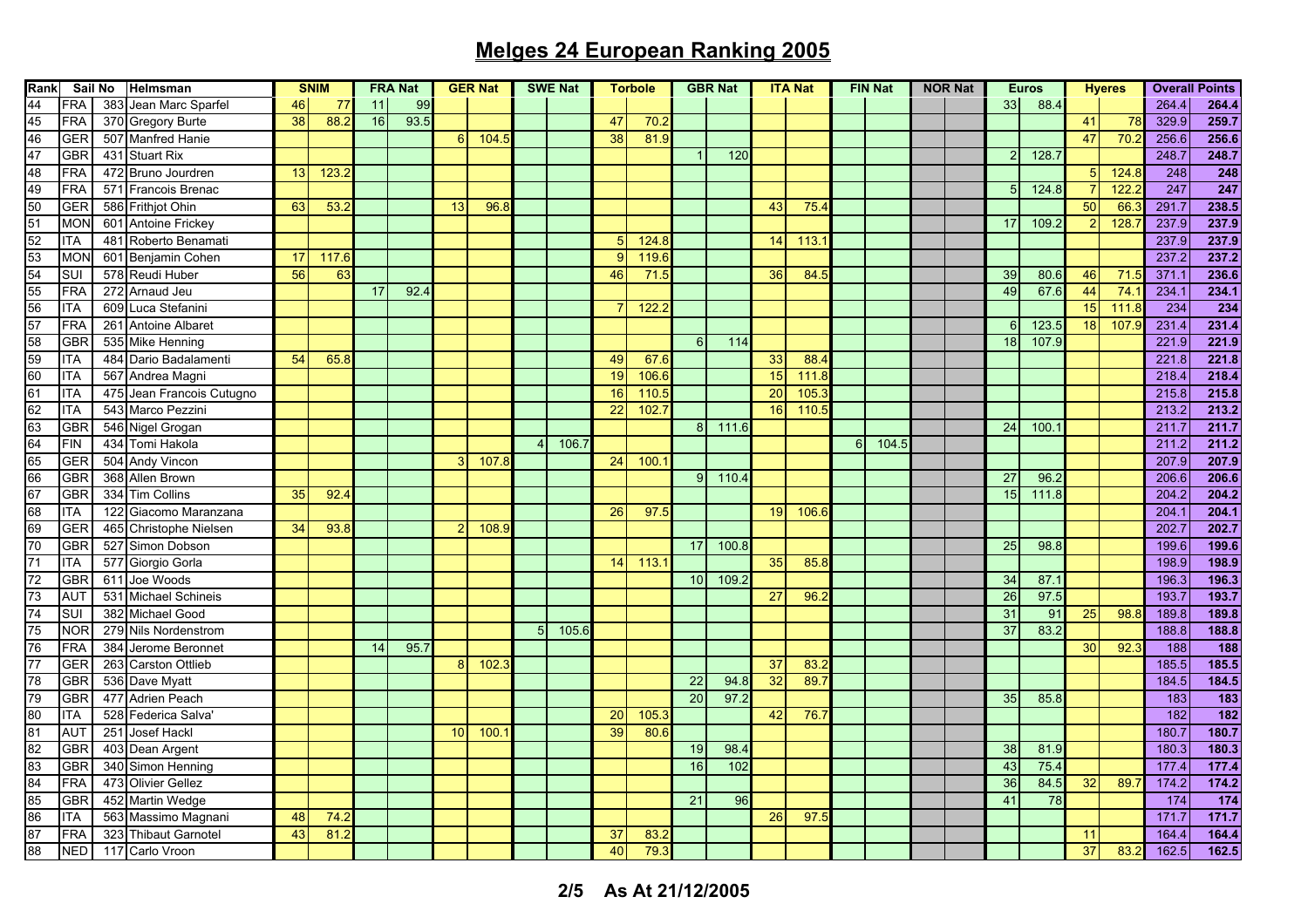| Rank                                               | Sail No    |  | Helmsman                  | <b>SNIM</b> |       | <b>FRA Nat</b> |      | <b>GER Nat</b> |       | <b>SWE Nat</b> |       | <b>Torbole</b> |      | <b>GBR Nat</b>  |       | <b>ITA Nat</b> |      | <b>FIN Nat</b> |       | <b>NOR Nat</b> |    | <b>Euros</b> | <b>Hyeres</b> |      | <b>Overall Points</b> |                  |
|----------------------------------------------------|------------|--|---------------------------|-------------|-------|----------------|------|----------------|-------|----------------|-------|----------------|------|-----------------|-------|----------------|------|----------------|-------|----------------|----|--------------|---------------|------|-----------------------|------------------|
| 80                                                 | <b>ITA</b> |  | 459 Roberto Bruno         |             |       |                |      |                |       |                |       | 43             | 75.4 |                 |       | 38             | 81.9 |                |       |                |    |              |               |      | 157.3                 | 157.3            |
|                                                    | <b>ITA</b> |  | 229 Luigi Buzzi           |             |       |                |      |                |       |                |       | 42             | 76.7 |                 |       | 40             | 79.  |                |       |                |    |              |               |      | 156                   | 156              |
|                                                    | <b>FRA</b> |  | 424 Bernard Keller        | 52          | 68.6  |                |      |                |       |                |       |                |      |                 |       |                |      |                |       |                |    |              | 36            | 84.  | 153.1                 | 153.1            |
|                                                    | <b>ITA</b> |  | 607 Fabio Bruno Zorzan    |             |       |                |      |                |       |                |       | 45             | 72.8 |                 |       |                |      |                |       |                |    |              | 42            | 76.  | 149.5                 | 149.5            |
|                                                    | <b>FRA</b> |  | 463 Jacques Chamaillard   | 59          | 58.8  |                |      |                |       |                |       |                |      |                 |       |                |      |                |       |                |    |              | 39            | 80.  | 139.4                 | 139.4            |
| 91<br>92<br>93<br>94<br>95<br>96<br>97<br>98<br>99 | <b>SUI</b> |  | 538 Corinne Wollak        | 61          | 56    |                |      |                |       |                |       |                |      |                 |       |                |      |                |       |                |    |              | 38            | 81.  | 137.9                 | 137.9            |
|                                                    | <b>NOR</b> |  | 506 Geri Dahl Andersen    | 10          | 127.4 |                |      |                |       |                |       |                |      |                 |       |                |      |                |       |                |    |              |               |      | 127.4                 | 127.4            |
|                                                    | <b>SWE</b> |  | 532 Ingemar Sundstedt     | 16          | 119   |                |      |                |       |                |       |                |      |                 |       |                |      |                |       |                |    |              |               |      | 119                   | $\overline{119}$ |
|                                                    | <b>GBR</b> |  | 516 Paul Brotherton       |             |       |                |      |                |       |                |       |                |      |                 |       |                |      |                |       |                | 11 | 117          |               |      | 117                   | 117              |
|                                                    | <b>FRA</b> |  | 329 Tugdual Becquemie     | 18          | 116.  |                |      |                |       |                |       |                |      |                 |       |                |      |                |       |                |    |              |               |      | 116.2                 | 116.2            |
|                                                    | <b>NOR</b> |  | 249 Kristoffer Spone      | 20          | 113.4 |                |      |                |       |                |       |                |      |                 |       |                |      |                |       |                |    |              |               |      | 113.4                 | 113.4            |
| 100                                                | <b>FIN</b> |  | 529 Sami Ekblad           |             |       |                |      |                |       |                |       |                |      |                 |       |                |      |                | 110   |                |    |              |               |      | 110                   | 110              |
| 101                                                | <b>SWE</b> |  | 508 Claes Rojning         |             |       |                |      |                |       |                | 110   |                |      |                 |       |                |      |                |       |                |    |              |               |      | 110                   | 110              |
| 102                                                | FIN        |  | 214 Esa Harjulahti        |             |       |                |      |                |       |                |       |                |      |                 |       |                |      | $\overline{2}$ | 108.9 |                |    |              |               |      | 108.9                 | 108.9            |
| 103                                                | <b>GBR</b> |  | 411 Andreas Helmgard      |             |       |                |      |                |       | $\overline{2}$ | 108.  |                |      |                 |       |                |      |                |       |                |    |              |               |      | 108.9                 | 108.9            |
| 104                                                | <b>SWE</b> |  | 230 Fredrik Rege          |             |       |                |      |                |       | 3              | 107.8 |                |      |                 |       |                |      |                |       |                |    |              |               |      | 107.8                 | 107.8            |
| 105                                                | <b>GBR</b> |  | 406 Rob Smith             | 24          | 107.8 |                |      |                |       |                |       |                |      |                 |       |                |      |                |       |                |    |              |               |      | 107.8                 | 107.8            |
| 106                                                | <b>FRA</b> |  | 538 P Y Lambert           |             |       |                |      |                |       |                |       |                |      |                 |       |                |      |                |       |                | 19 | 106.6        |               |      | 106.6                 | 106.6            |
| 107                                                | GER        |  | 427 Christian von Drathen |             |       |                |      | 5              | 105.6 |                |       |                |      |                 |       |                |      |                |       |                |    |              |               |      | 105.6                 | 105.6            |
| 108                                                | <b>FRA</b> |  | 173 Benoit Charon         |             |       |                |      |                |       |                |       |                |      | 13 <sup>1</sup> | 105.6 |                |      |                |       |                |    |              |               |      | 105.6                 | 105.6            |
| 109                                                | <b>DEN</b> |  | 271 Anders Dylov          |             |       |                |      |                |       | 6              | 104.  |                |      |                 |       |                |      |                |       |                |    |              |               |      | 104.5                 | 104.5            |
| 110                                                | <b>NOR</b> |  | 341 Erik Arthur           |             |       |                |      |                |       |                |       |                |      |                 |       |                |      |                |       |                | 21 | 104          |               |      | 104                   | $\overline{104}$ |
| 111                                                | <b>ITA</b> |  | 429 Francesco Lagiriti    |             |       |                |      |                |       |                |       |                |      |                 |       | 21             | 104  |                |       |                |    |              |               |      | 104                   | 104              |
| 112                                                | <b>FIN</b> |  | 425 Samuel Thesleff       |             |       |                |      |                |       |                |       |                |      |                 |       |                |      | 7              | 103.4 |                |    |              |               |      | 103.4                 | 103.4            |
| 113                                                | <b>SWE</b> |  | 395 Johan Forssman        |             |       |                |      |                |       |                | 103.4 |                |      |                 |       |                |      |                |       |                |    |              |               |      | 103.4                 | 103.4            |
| 114                                                | <b>SWE</b> |  | 172 Torsten Bergh         |             |       |                |      |                |       | 8              | 102.  |                |      |                 |       |                |      |                |       |                |    |              |               |      | 102.3                 | 102.3            |
| $\overline{115}$                                   | FIN        |  | 236 Thomas Knudsen        |             |       |                |      |                |       |                |       |                |      |                 |       |                |      | 9              | 101.2 |                |    |              |               |      | 101.2                 | 101.2            |
| 116                                                | <b>SWE</b> |  | 23 Peter Ekdahhl          |             |       |                |      |                |       | $\mathbf{Q}$   | 101.  |                |      |                 |       |                |      |                |       |                |    |              |               |      | 101.2                 | 101.2            |
| 117                                                | <b>FIN</b> |  | 319 Jan Malmgren          |             |       |                |      |                |       |                |       |                |      |                 |       |                |      | 10             | 100.  |                |    |              |               |      | 100.1                 | 100.1            |
| 118                                                | <b>SWE</b> |  | 282 Thomas Jansson        |             |       |                |      |                |       | 10             | 100.  |                |      |                 |       |                |      |                |       |                |    |              |               |      | 100.7                 | 100.1            |
| 119                                                | <b>ITA</b> |  | 608 Renato Vallivero      |             |       |                |      |                |       |                |       | 25             | 98.8 |                 |       |                |      |                |       |                |    |              |               |      | 98.8                  | 98.8             |
| 120                                                | AUT        |  | 164 Alexander Kastinger   |             |       |                |      | 12             | 97.9  |                |       |                |      |                 |       |                |      |                |       |                |    |              |               |      | 97.9                  | 97.9             |
| 121                                                | <b>FRA</b> |  | 571 Hubert Guy            |             |       | 13             | 96.8 |                |       |                |       |                |      |                 |       |                |      |                |       |                |    |              |               |      | 96.8                  | 96.8             |
| 122                                                | <b>GER</b> |  | 320 Michael Zerr          |             |       |                |      | 14             | 95.   |                |       |                |      |                 |       |                |      |                |       |                |    |              |               |      | 95.7                  | 95.7             |
| 123                                                | GBR        |  | 269 Ann Ashworth          |             |       |                |      |                |       |                |       |                |      |                 |       |                |      |                |       |                | 28 | 94.9         |               |      | 94.9                  | 94.9             |
| 124                                                | <b>ITA</b> |  | 564 Nicolo Saidelli       |             |       |                |      |                |       |                |       |                |      |                 |       | 31             | 91   |                |       |                |    |              |               |      | 91                    | 91               |
| 125                                                | <b>NOR</b> |  | 349 Jens Wathne           |             |       |                |      |                |       |                |       |                |      |                 |       |                |      |                |       |                | 32 | 89.7         |               |      | 89.7                  | 89.7             |
| 126                                                | <b>UKR</b> |  | 485 Sergiy Chornyy        |             |       |                |      |                |       |                |       | 32             | 89.  |                 |       |                |      |                |       |                |    |              |               |      | 89.7                  | 89.7             |
| 127                                                | <b>FRA</b> |  | 223 Georges Pares         |             |       |                |      |                |       |                |       |                |      |                 |       |                |      |                |       |                |    |              | 33            | 88.  | 88.4                  | 88.4             |
| 128                                                | GBR        |  | 432 Glyn Williams         |             |       |                |      |                |       |                |       |                |      |                 |       |                |      |                |       |                | 42 | 76.7         |               |      | 76.7                  | 76.7             |
| 129                                                | <b>FRA</b> |  | 167 Gael Bodenes          |             |       |                |      |                |       |                |       |                |      |                 |       |                |      |                |       |                |    |              | 43            | 75.4 | 75.4                  | 75.4             |
| 130                                                | <b>GBR</b> |  | 534 Norman Broom          |             |       |                |      |                |       |                |       |                |      |                 |       |                |      |                |       |                | 44 | 74.7         |               |      | 74.1                  | 74.1             |
| 131                                                | <b>ITA</b> |  | 264 Hilander              |             |       |                |      |                |       |                |       | 44             | 74.  |                 |       |                |      |                |       |                |    |              |               |      | 74.1                  | 74.1             |
| 132                                                | GBR        |  | 453 Paul Owen             |             |       |                |      |                |       |                |       |                |      |                 |       |                |      |                |       |                | 45 | 72.8         |               |      | 72.8                  | 72.8             |
| 133                                                | <b>MLT</b> |  | 435 David Franks          |             |       |                |      |                |       |                |       |                |      |                 |       |                |      |                |       |                | 46 | 71.5         |               |      | 71.5                  | 71.5             |